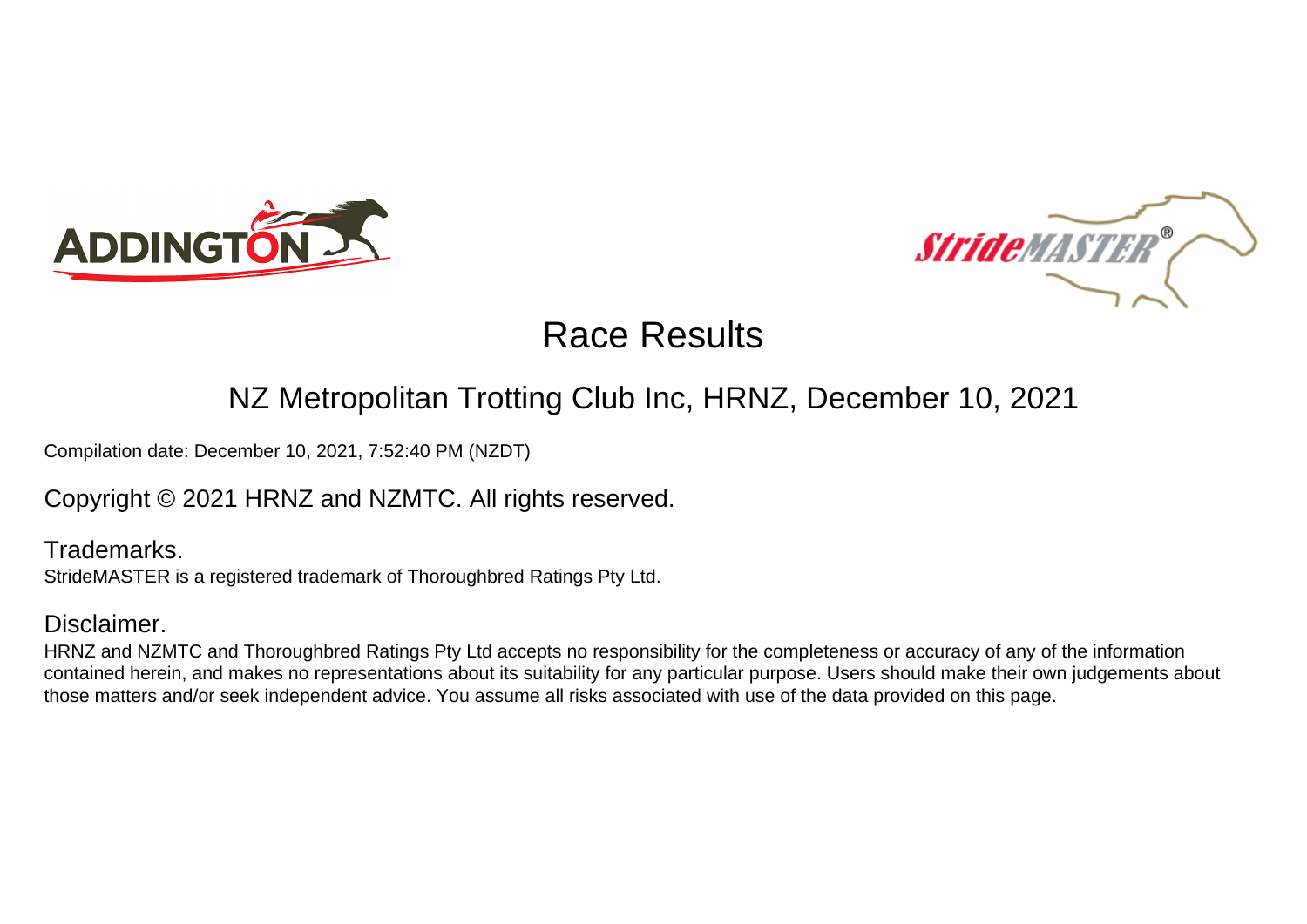



December 10, 2021, Race 6, CLARKSON SIGNS TWO-YEAR-OLD MOBILE PACE, Distance 1980m, Addington - Survey 1980m

|     | Result TAB no. | Horse (Barrier)              | 1980 to | 1800m to | 1600m to | 1400m to | 1200m to | 1000m to | 800m to | 600 <sub>m</sub> to | 400m to | 200 <sub>m</sub> to | <b>Total or</b> | Margin |
|-----|----------------|------------------------------|---------|----------|----------|----------|----------|----------|---------|---------------------|---------|---------------------|-----------------|--------|
| 1st |                | Franco Mac (5)               | 1800m   | 1600m    | 1400m    | 1200m    | 1000m    | 800m     | 600m    | 400m                | 200m    | <b>WP</b>           | Average         |        |
|     |                | Position in running (margin) | -       | 5(6.3)   | 5(8.6)   | 5(7.3)   | 5(7.8)   | 5(5.6)   | 5(4.6)  | 4(3.1)              | 4(2.7)  | 1(0.0)              |                 | 0.00   |
|     |                | Sectional time (s)           | 12.79   | 14.92    | 14.97    | 15.26    | 14.72    | 14.30    | 13.67   | 13.93               | 13.80   | 15.15               |                 |        |
|     |                | Cumulative time (s)          | 143.51  | 130.72   | 115.80   | 100.83   | 85.57    | 70.85    | 56.55   | 42.88               | 28.95   | 15.15               | 2:23.51         |        |
|     |                | Speed (m/s)                  | 14.08   | 13.40    | 13.36    | 13.11    | 13.59    | 13.99    | 14.63   | 14.36               | 14.49   | 13.20               | 13.80           |        |
|     |                | Stride length (m)            | 6.73    | 6.49     | 6.57     | 6.42     | 6.51     | 6.58     | 6.88    | 6.73                | 6.42    | 6.36                | 6.56            |        |
|     |                | Stride duration (s)          | 0.472   | 0.484    | 0.491    | 0.490    | 0.479    | 0.471    | 0.470   | 0.469               | 0.443   | 0.482               | 0.476           |        |
|     |                | Stride efficiency (%)        | 70.77   | 65.81    | 67.36    | 64.37    | 66.26    | 67.70    | 74.01   | 70.73               | 64.42   | 63.27               | 67.32           |        |
|     |                | Stride count                 | 26.75   | 30.82    | 30.46    | 31.16    | 30.71    | 30.39    | 29.06   | 29.73               | 31.15   | 31.43               | 301.66          |        |













Speed 20 m/sec



Note: Horizontal distance axis grid lines are 200m furlongs.

Disclaimer.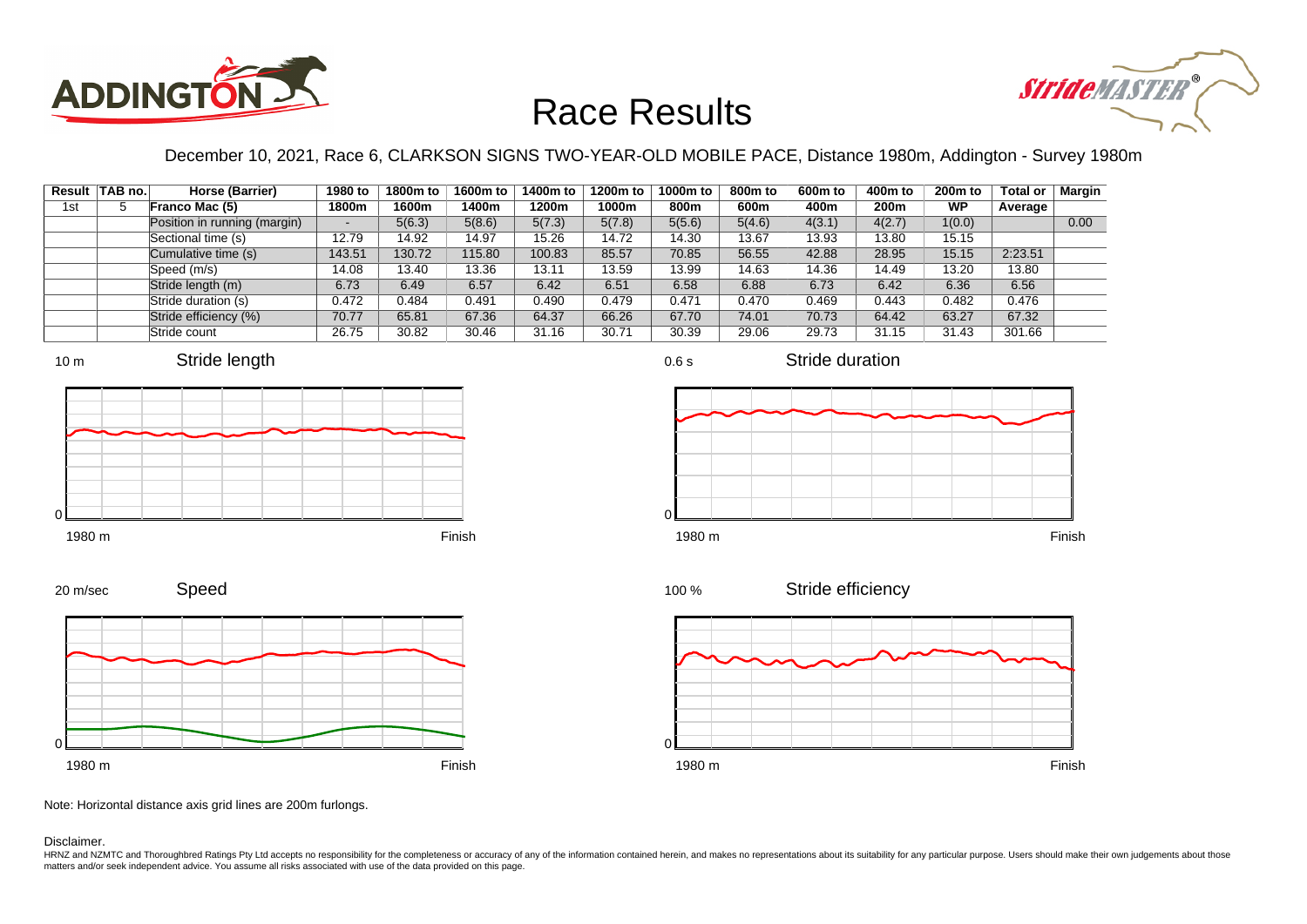



December 10, 2021, Race 6, CLARKSON SIGNS TWO-YEAR-OLD MOBILE PACE, Distance 1980m, Addington - Survey 1980m

|                 | Result TAB no. | Horse (Barrier)              | 1980 to | 1800m to | 1600m to | 1400m to | 1200m to | 1000m to | 800m to | 600 <sub>m</sub> to | 400m to | 200 <sub>m</sub> to | <b>Total or</b> | <b>Margin</b> |
|-----------------|----------------|------------------------------|---------|----------|----------|----------|----------|----------|---------|---------------------|---------|---------------------|-----------------|---------------|
| 2 <sub>nd</sub> |                | Always Have Fa (6)           | 1800m   | 1600m    | 1400m    | 1200m    | 1000m    | 800m     | 600m    | 400m                | 200m    | <b>WP</b>           | Average         |               |
|                 |                | Position in running (margin) | -       | 6(7.0)   | 6(11.5)  | 6(10.2)  | 6(10.6)  | 6(8.0)   | 6(6.5)  | 6(5.2)              | 6(6.4)  | 6(3.3)              |                 | 0.60          |
|                 |                | Sectional time (s)           | 12.88   | 15.28    | 14.97    | 15.25    | 14.66    | 14.22    | 13.70   | 14.20               | 13.73   | 14.74               |                 |               |
|                 |                | Cumulative time (s)          | 143.63  | 130.75   | 115.47   | 100.50   | 85.25    | 70.59    | 56.37   | 42.67               | 28.47   | 14.74               | 2:23.63         |               |
|                 |                | Speed (m/s)                  | 13.98   | 13.09    | 13.36    | 13.11    | 13.64    | 14.06    | 14.60   | 14.08               | 14.57   | 13.57               | 13.79           |               |
|                 |                | Stride length (m)            | 6.90    | 6.56     | 6.74     | 6.63     | 6.92     | 6.92     | 7.18    | 6.88                | 6.76    | 6.60                | 6.80            |               |
|                 |                | Stride duration (s)          | 0.490   | 0.501    | 0.504    | 0.505    | 0.507    | 0.492    | 0.492   | 0.488               | 0.464   | 0.486               | 0.493           |               |
|                 |                | Stride efficiency (%)        | 74.42   | 67.22    | 70.92    | 68.61    | 74.72    | 74.93    | 80.58   | 73.96               | 71.42   | 68.01               | 72.32           |               |
|                 |                | Stride count                 | 26.08   | 30.49    | 29.69    | 30.18    | 28.92    | 28.88    | 27.85   | 29.07               | 29.58   | 30.32               | 291.06          |               |







0.6 s







Speed 20 m/sec



Note: Horizontal distance axis grid lines are 200m furlongs.

Disclaimer.

HRNZ and NZMTC and Thoroughbred Ratings Pty Ltd accepts no responsibility for the completeness or accuracy of any of the information contained herein, and makes no representations about its suitability for any particular p matters and/or seek independent advice. You assume all risks associated with use of the data provided on this page.

Stride duration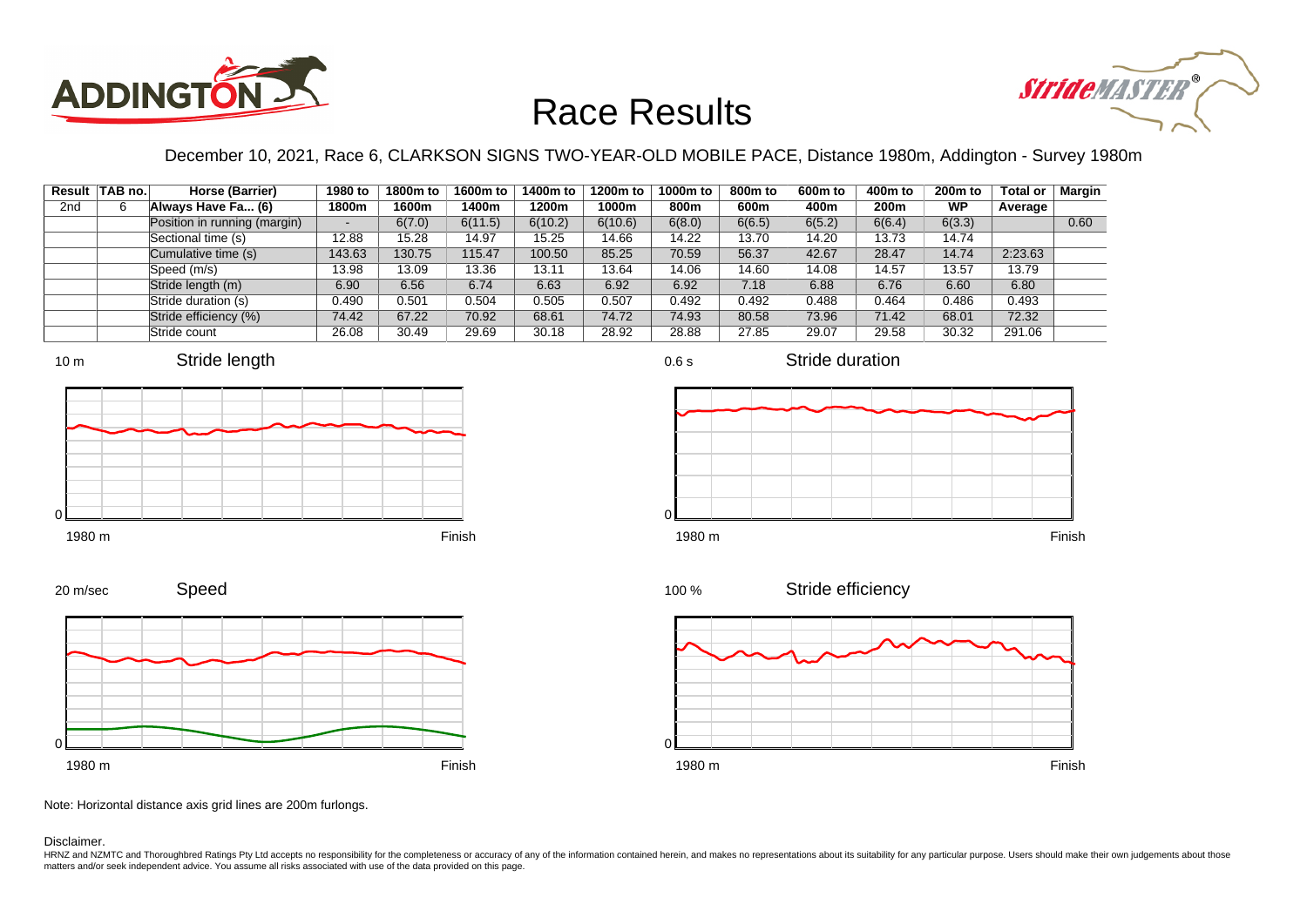



December 10, 2021, Race 6, CLARKSON SIGNS TWO-YEAR-OLD MOBILE PACE, Distance 1980m, Addington - Survey 1980m

|     | Result   TAB no. | Horse (Barrier)              | 1980 to                  | 1800m to | 1600m to | 1400m to | 1200m to | 1000m to | 800m to | 600 <sub>m</sub> to | 400m to          | $200m$ to | <b>Total or</b> | Margin |
|-----|------------------|------------------------------|--------------------------|----------|----------|----------|----------|----------|---------|---------------------|------------------|-----------|-----------------|--------|
| 3rd |                  | Azor Ahai (2)                | 1800m                    | 1600m    | 1400m    | 1200m    | 1000m    | 800m     | 600m    | 400m                | 200 <sub>m</sub> | <b>WP</b> | Average         |        |
|     |                  | Position in running (margin) | $\overline{\phantom{a}}$ | 2(1.4)   | 2(2.2)   | 2(1.6)   | 2(1.6)   | 2(2.4)   | 2(1.9)  | 3(1.7)              | 3(1.7)           | 4(2.2)    |                 | 1.20   |
|     |                  | Sectional time (s)           | 12.03                    | 14.66    | 15.08    | 15.17    | 15.24    | 14.37    | 13.88   | 14.00               | 14.33            | 14.96     |                 |        |
|     |                  | Cumulative time (s)          | 143.72                   | 131.69   | 117.03   | 101.95   | 86.78    | 71.54    | 57.17   | 43.29               | 29.29            | 14.96     | 2:23.72         |        |
|     |                  | Speed (m/s)                  | 14.97                    | 13.64    | 13.26    | 13.18    | 13.12    | 13.92    | 14.41   | 14.29               | 13.96            | 13.37     | 13.78           |        |
|     |                  | Stride length (m)            | 6.30                     | 6.12     | 6.07     | 6.05     | 6.01     | 6.18     | 6.33    | 6.24                | 6.16             | 5.90      | 6.13            |        |
|     |                  | Stride duration (s)          | 0.417                    | 0.449    | 0.457    | 0.459    | 0.458    | 0.444    | 0.439   | 0.437               | 0.442            | 0.441     | 0.445           |        |
|     |                  | Stride efficiency (%)        | 62.00                    | 58.53    | 57.50    | 57.19    | 56.49    | 59.64    | 62.53   | 60.76               | 59.38            | 54.31     | 58.72           |        |
|     |                  | Stride count                 | 28.58                    | 32.68    | 32.97    | 33.06    | 33.26    | 32.37    | 31.62   | 32.07               | 32.45            | 33.93     | 322.99          |        |

















Speed 20 m/sec



Note: Horizontal distance axis grid lines are 200m furlongs.

Disclaimer.

HRNZ and NZMTC and Thoroughbred Ratings Pty Ltd accepts no responsibility for the completeness or accuracy of any of the information contained herein, and makes no representations about its suitability for any particular p matters and/or seek independent advice. You assume all risks associated with use of the data provided on this page.

0.6 s

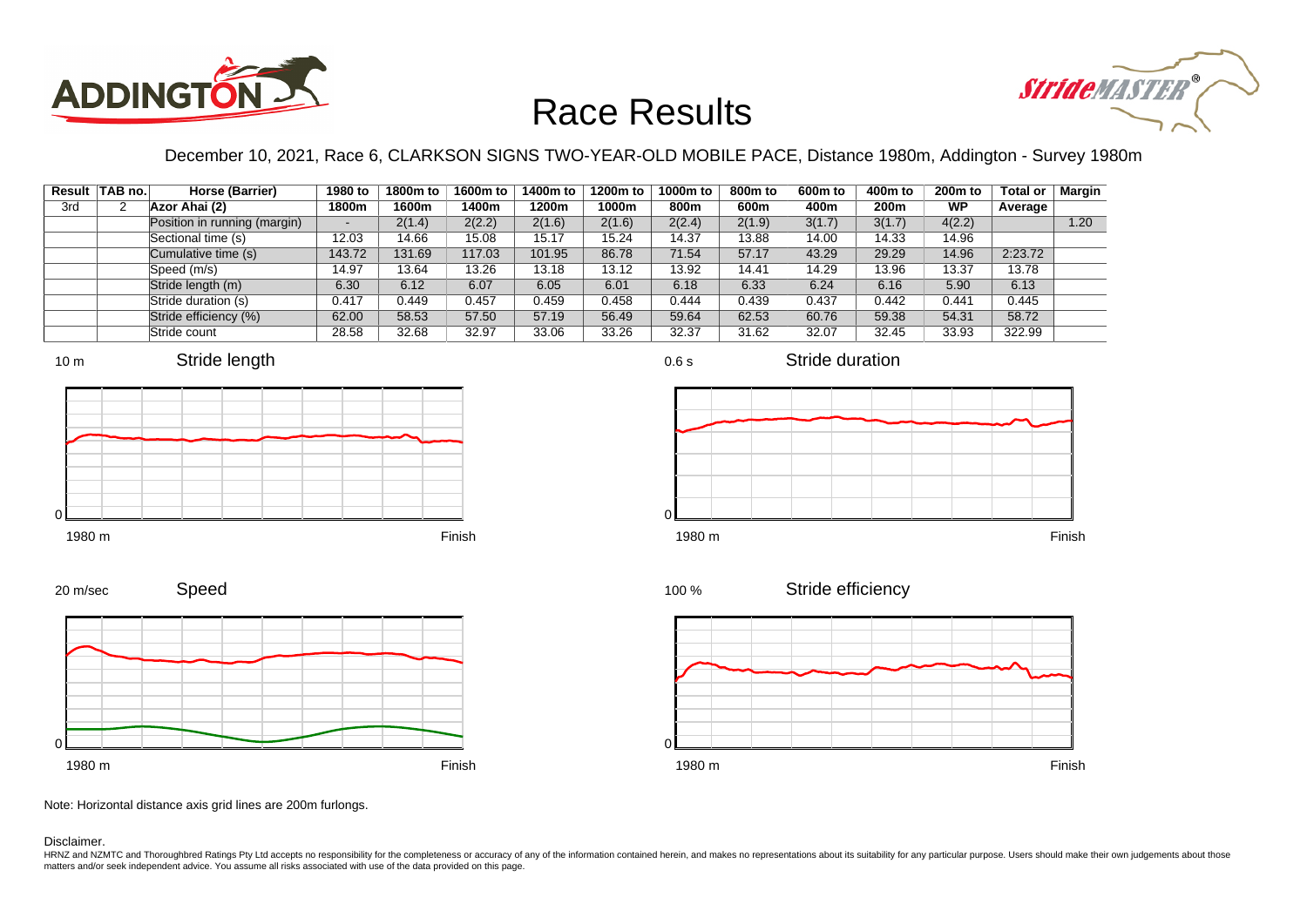



December 10, 2021, Race 6, CLARKSON SIGNS TWO-YEAR-OLD MOBILE PACE, Distance 1980m, Addington - Survey 1980m

|     | Result TAB no. | Horse (Barrier)              | 1980 to | 1800m to | 1600m to | 1400m to | 1200m to | 1000m to | 800m to | 600 <sub>m</sub> to | 400m to | 200 <sub>m</sub> to | <b>Total or</b> | Margin |
|-----|----------------|------------------------------|---------|----------|----------|----------|----------|----------|---------|---------------------|---------|---------------------|-----------------|--------|
| 4th |                | Lochart Shard (1)            | 1800m   | 1600m    | 1400m    | 1200m    | 1000m    | 800m     | 600m    | 400m                | 200m    | <b>WP</b>           | Average         |        |
|     |                | Position in running (margin) | -       | 3(3.0)   | 3(4.1)   | 3(3.4)   | 3(3.9)   | 4(4.4)   | 4(3.6)  | 5(3.6)              | 5(4.0)  | 5(3.2)              |                 | 2.30   |
|     |                | Sectional time (s)           | 12.19   | 14.72    | 15.07    | 15.24    | 15.18    | 14.34    | 13.92   | 14.07               | 14.11   | 15.09               |                 |        |
|     |                | Cumulative time (s)          | 143.93  | 131.74   | 117.02   | 101.95   | 86.71    | 71.53    | 57.19   | 43.27               | 29.20   | 15.09               | 2:23.93         |        |
|     |                | Speed (m/s)                  | 14.77   | 13.59    | 13.27    | 13.12    | 13.18    | 13.95    | 14.37   | 14.21               | 14.17   | 13.25               | 13.76           |        |
|     |                | Stride length (m)            | 6.42    | 6.31     | 6.19     | 6.13     | 6.21     | 6.33     | 6.54    | 6.34                | 6.21    | 6.05                | 6.27            |        |
|     |                | Stride duration (s)          | 0.430   | 0.464    | 0.467    | 0.468    | 0.472    | 0.454    | 0.455   | 0.446               | 0.438   | 0.457               | 0.456           |        |
|     |                | Stride efficiency (%)        | 64.39   | 62.18    | 59.94    | 58.80    | 60.31    | 62.61    | 66.83   | 62.81               | 60.19   | 57.23               | 61.41           |        |
|     |                | Stride count                 | 28.04   | 31.71    | 32.29    | 32.61    | 32.19    | 31.60    | 30.58   | 31.55               | 32.22   | 33.05               | 315.84          |        |









0.6 s



Stride duration



 $\Omega$ 





Note: Horizontal distance axis grid lines are 200m furlongs.

Disclaimer.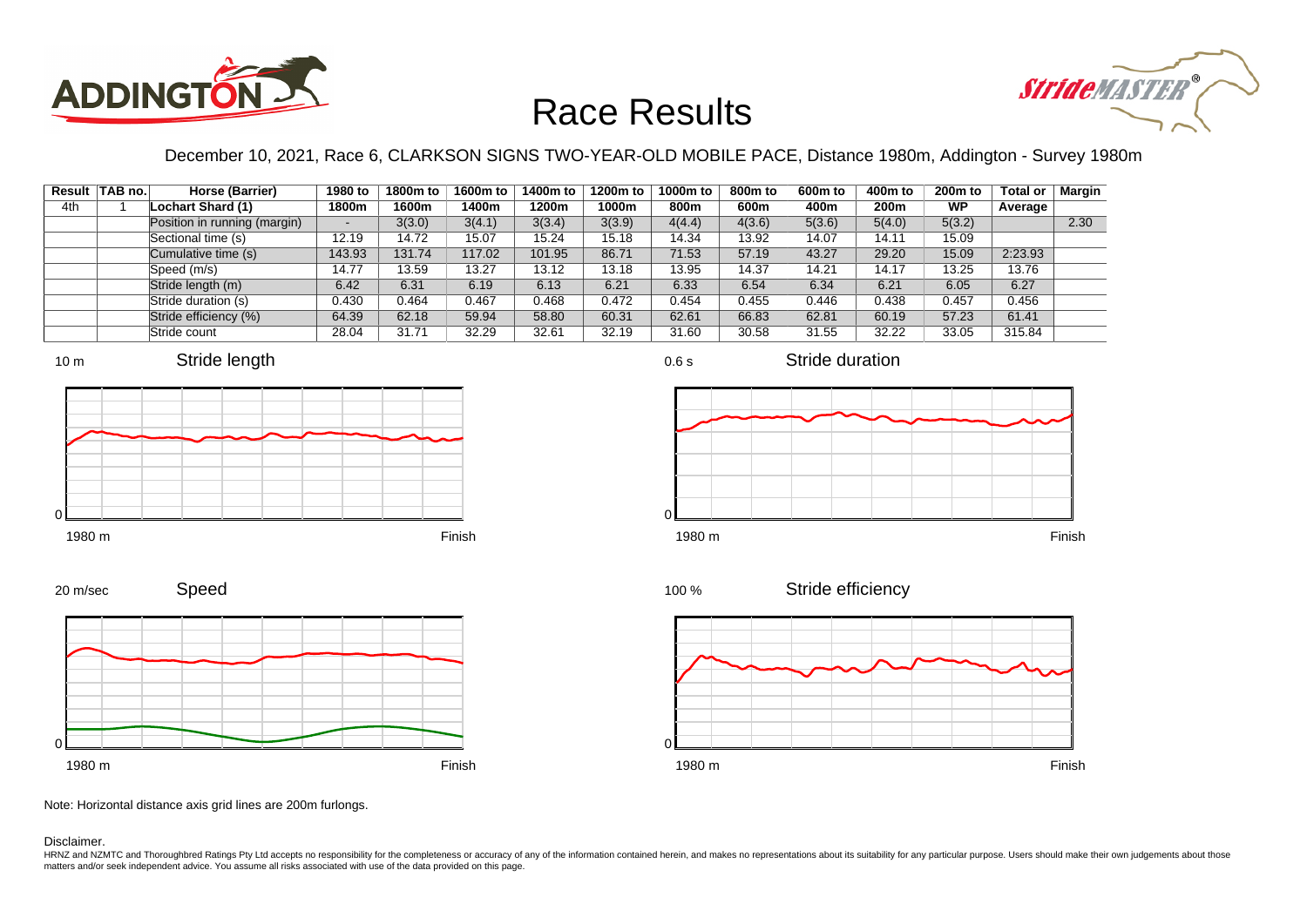



December 10, 2021, Race 6, CLARKSON SIGNS TWO-YEAR-OLD MOBILE PACE, Distance 1980m, Addington - Survey 1980m

|     | Result TAB no. | Horse (Barrier)              | 1980 to                  | 1800m to | 1600m to | 1400m to | 1200m to | 1000m to | 800m to | 600 <sub>m</sub> to | 400m to | 200 <sub>m</sub> to | <b>Total or</b> | Margin |
|-----|----------------|------------------------------|--------------------------|----------|----------|----------|----------|----------|---------|---------------------|---------|---------------------|-----------------|--------|
| 5th |                | <b>Smart Watch (4)</b>       | 1800m                    | 1600m    | 1400m    | 1200m    | 1000m    | 800m     | 600m    | 400m                | 200m    | <b>WP</b>           | Average         |        |
|     |                | Position in running (margin) | $\overline{\phantom{a}}$ | 4(5.0)   | 4(6.2)   | 4(5.3)   | 4(5.8)   | 3(4.3)   | 3(2.8)  | 2(1.6)              | 2(1.1)  | 2(1.1)              |                 | 3.50   |
|     |                | Sectional time (s)           | 12.53                    | 14.73    | 15.04    | 15.25    | 14.85    | 14.22    | 13.70   | 13.94               | 14.24   | 15.64               |                 |        |
|     |                | Cumulative time (s)          | 144.14                   | 131.61   | 116.88   | 101.84   | 86.59    | 71.74    | 57.52   | 43.82               | 29.88   | 15.64               | 2:24.14         |        |
|     |                | Speed (m/s)                  | 14.37                    | 13.58    | 13.30    | 13.11    | 13.47    | 14.06    | 14.60   | 14.35               | 14.04   | 12.79               | 13.74           |        |
|     |                | Stride length (m)            | 6.17                     | 5.98     | 5.91     | 5.85     | 5.85     | 5.94     | 6.09    | 5.91                | 5.66    | 5.35                | 5.86            |        |
|     |                | Stride duration (s)          | 0.426                    | 0.440    | 0.444    | 0.446    | 0.434    | 0.422    | 0.417   | 0.412               | 0.403   | 0.419               | 0.427           |        |
|     |                | Stride efficiency (%)        | 59.44                    | 55.85    | 54.58    | 53.52    | 53.48    | 55.13    | 57.98   | 54.65               | 50.09   | 44.79               | 53.68           |        |
|     |                | Stride count                 | 29.18                    | 33.45    | 33.84    | 34.18    | 34.19    | 33.67    | 32.83   | 33.82               | 35.32   | 37.35               | 337.83          |        |











Stride duration



Stride efficiency 100 %



Note: Horizontal distance axis grid lines are 200m furlongs.

#### Disclaimer.